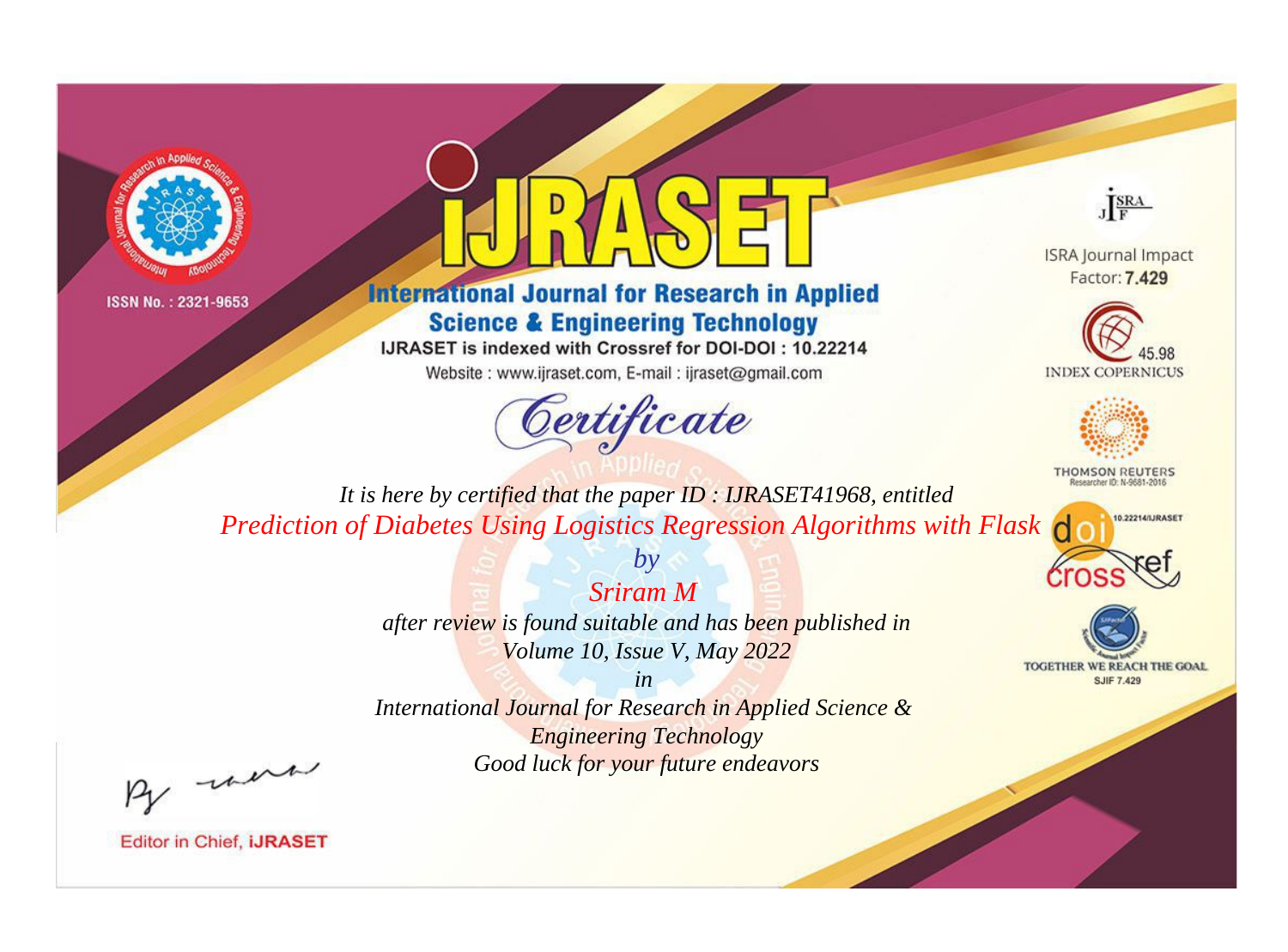



## **International Journal for Research in Applied Science & Engineering Technology**

IJRASET is indexed with Crossref for DOI-DOI: 10.22214

Website: www.ijraset.com, E-mail: ijraset@gmail.com



JERA

**ISRA Journal Impact** Factor: 7.429





**THOMSON REUTERS** 



TOGETHER WE REACH THE GOAL **SJIF 7.429** 

*It is here by certified that the paper ID : IJRASET41968, entitled Prediction of Diabetes Using Logistics Regression Algorithms with Flask*

> *Nithish J after review is found suitable and has been published in Volume 10, Issue V, May 2022*

*by*

*in* 

*International Journal for Research in Applied Science & Engineering Technology Good luck for your future endeavors*

By morn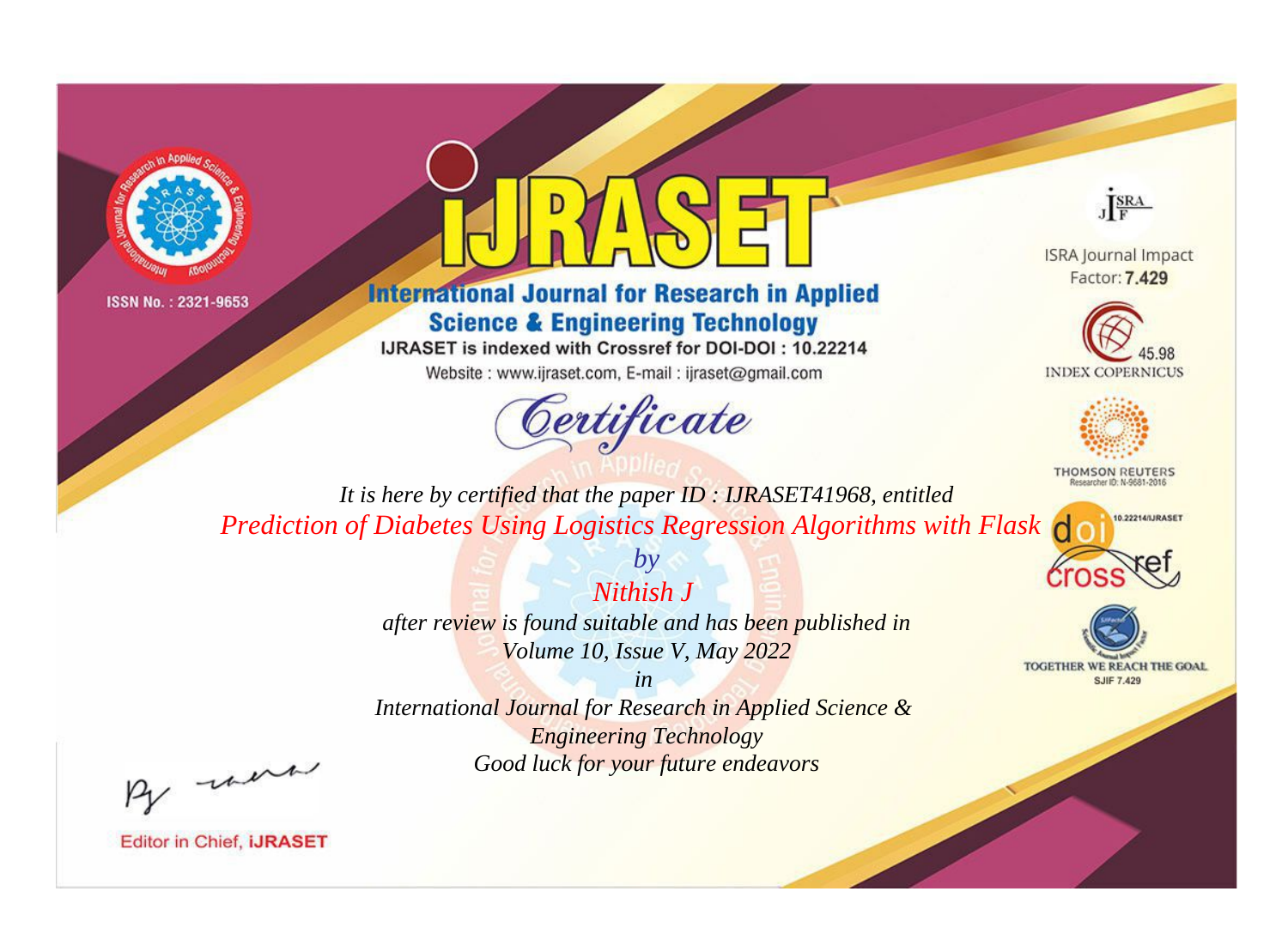



## **International Journal for Research in Applied Science & Engineering Technology**

IJRASET is indexed with Crossref for DOI-DOI: 10.22214

Website: www.ijraset.com, E-mail: ijraset@gmail.com



JERA

**ISRA Journal Impact** Factor: 7.429





**THOMSON REUTERS** 



TOGETHER WE REACH THE GOAL **SJIF 7.429** 

*It is here by certified that the paper ID : IJRASET41968, entitled Prediction of Diabetes Using Logistics Regression Algorithms with Flask*

> *Harshavardhan B after review is found suitable and has been published in Volume 10, Issue V, May 2022*

*by*

*in* 

*International Journal for Research in Applied Science & Engineering Technology Good luck for your future endeavors*

By morn